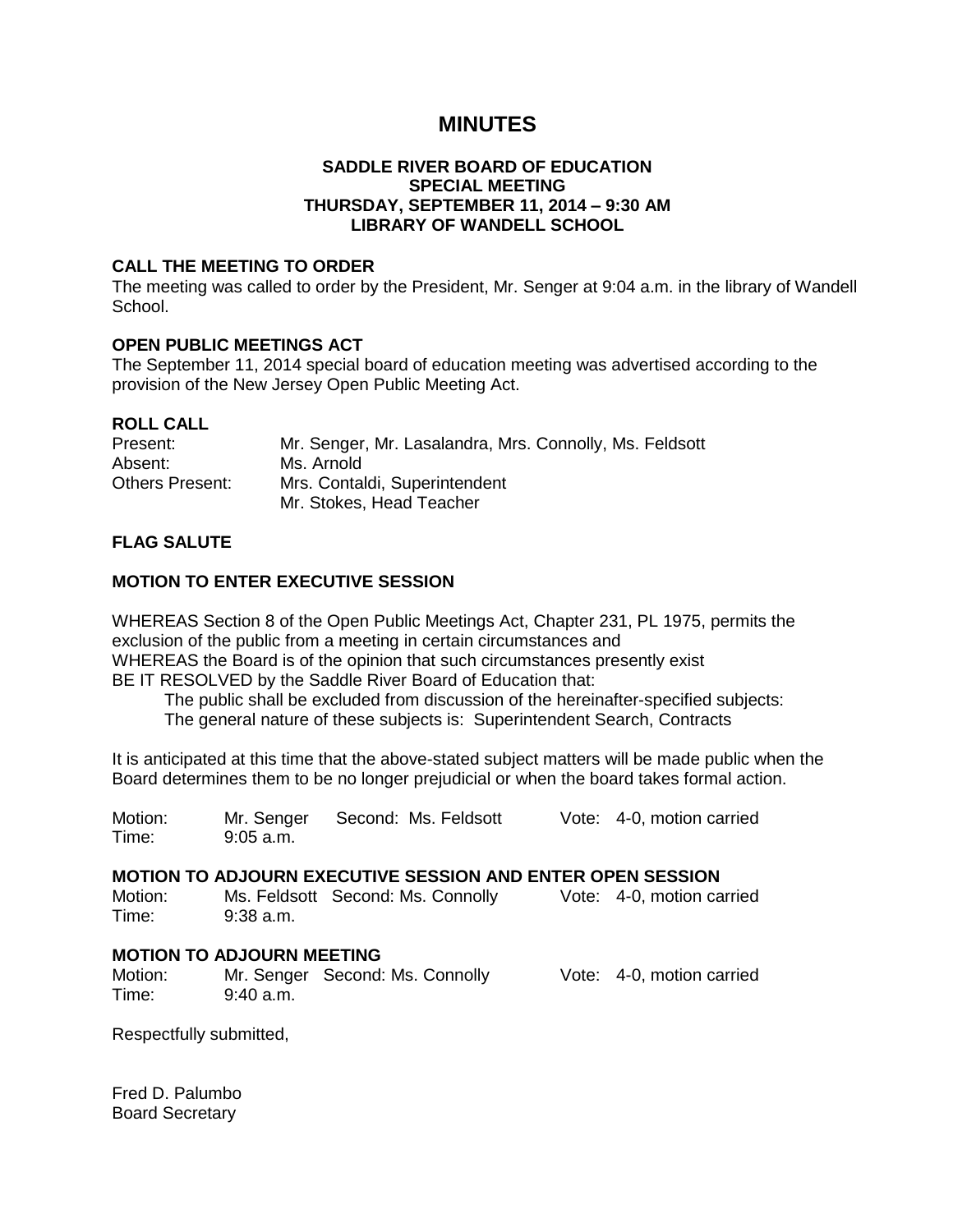## **ADMINISTRATION**

## **A-786 APPROVAL OF WANDELL BASEBALL FIELD REFURBISHMENT BY HHK/SR BASEBALL AND SOFTBALL ASSOCIATION**

BE IT RESOLVED that the Saddle River Board of Education approves the proposal of the Ho-Ho-Kus/Saddle River Baseball Association provided to the Board by Mr. Louis Mastriano to have the HHK/SR Baseball Association fund all labor and materials for:

Partially renovating the Wandell School Baseball Field in the following areas: spread, rototill and grade twenty-five (25) tons infield clay; spread rototill and level one (1) pallet Pro's Choice Red Clay Conditioner (40 bags); and Re-edge the infield perimeter, with all work to be performed by Robert W. Wogisch Landscape Contractors, Inc. This approval is pending BOE receipt of required insurance documents from the contractors.

ALL ADMINISTRATION MOTIONS BUNDLED FOR SINGLE VOTE: Motion: Mr. Senger Second: Ms. Feldsott Vote: 4-0

#### **EDUCATION**

#### **E-766 TUITION – SPECIAL EDUCATION – FRANKLIN LAKES SCHOOL DISTRICT– 2014-2015**

BE IT RESOLVED that the Saddle River Board of Education authorizes the placement of one Saddle River special education student, to attend Woodside Avenue School in the Franklin Lakes School District in Franklin Lakes, New Jersey, for the school year 2014-2015, in an amount of \$73,600.

## **E-767 EXTRA RELATED SERVICES – SPECIAL EDUCATION – BERGEN COUNTY SPECIAL SERVICES – BLESHMAN REGIONAL DAY SCHOOL – 2014-2015**

BE IT RESOLVED to approve payment to Bergen County Special Services – Bleshman Regional Day School for three (3) extra related services (OT, PT, Speech) for one (1) special education student for the 2014-2015 school year in an amount of \$7,068 for the school year (\$62 x 38 weeks x 3 services).

ALL EDUCATION MOTIONS BUNDLED FOR SINGLE VOTE:

Motion: Ms. Connolly **Second: Mr. Senger** Vote: 4-0

## **HUMAN RESOURCES**

## **HR-1108 WOODWARD – INCREASE IN FTE**

BE IT RESOLVED, upon recommendation of the Superintendent, to increase the full time equivalent hours for Michelle Woodward from .57 FTE to .8 FTE effective September 15, 2014.

## **HR-1109 CECCON – SOCCER COACH**

BE IT RESOLVED, upon recommendation of the Superintendent, to approve Anthony Ceccon as Wandell School Soccer Coach for the 2014-2015 school year at an annual stipend of \$2,400.00.

|--|

| Motion: Mr. Lasalandra |            | Second: Ms. Connolly |        |         |       |
|------------------------|------------|----------------------|--------|---------|-------|
| Roll Call Vote:        | RA: Absent | JC: Y                | –lF∙ Y | - JL: Y | HS: Y |